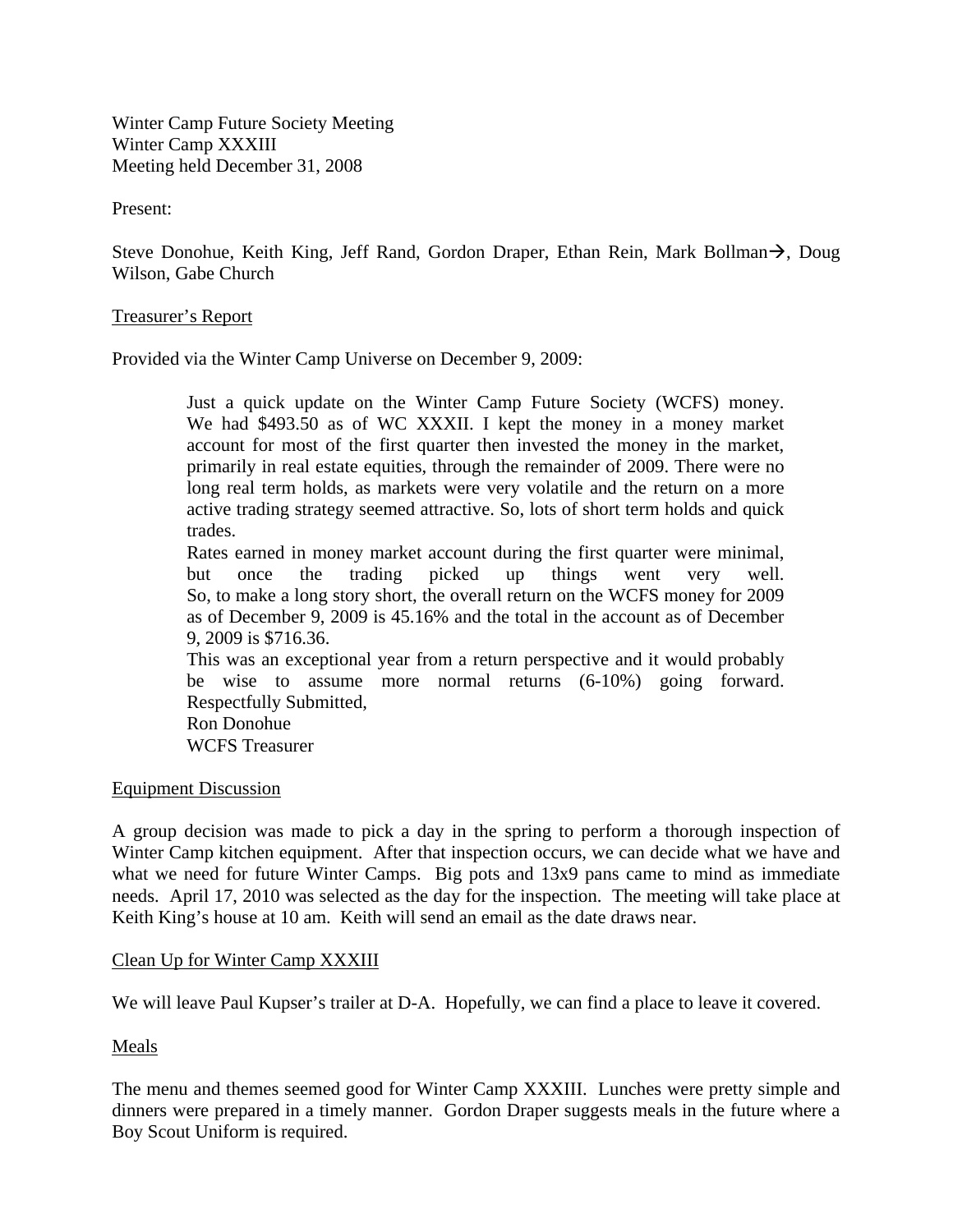# Activities

Discussion of the timeline in which rules and equipment needs are presented to Winter Camp participants was discussed. It was agreed that including more rules for activities in the Winter Camp manual would be useful, as well as an equipment list which is specific to each Winter Camp. A problem with this improvement is that the rules for activities are planned between the Planning Meeting (day after Thanksgiving) and the first day of Winter Camp (December 27). We agreed to try to come out of the planning meeting with more specifics on the rules established. Often, events get on the schedule with only a name in place at the Planning Meeting.

Ideally, the manual or rules pages would be passed out at the Chapter meeting prior to Winter Camp.

We will also encourage participants to pay as soon as possible so better plans can be made.

A simplified evaluation form was created to be passed out at the Last Breakfast. It includes questions about future Winter Camp attendance, leadership, and events.

## Youth Leadership

A comment was made that that more youth present in the planning process will lead to more youth leadership at Winter Camp. Keith's new website will be full of interactive planning and communication options. Jeff Rand commented that some spontaneous games were created this Winter Camp, which is something that is good for Winter Camp.

The group had been very impressed that the spirit of the youth attending this year's Winter Camp and we hope to retain them. It has been a cohesive group and very little disagreement.

Using the meals as a chance to review schedules and make announcements was discussed. This is a good chance to keep the group on track and promote the Participation Award.

## Patches and promotion

Steve Donohue reported that at least one scout signed up early specifically to get a free Winter Camp patch. This Winter Camp had many first time campers, which shows that effective promotion done throughout the year. Keith King and Gabe Church reported that they heavily promoted Winter Camp at Ordeals, Fellowship events and chapter meetings, especially at the chapter meetings leading up to Winter Camp. We hope to continue those efforts. Most youth registrations and payments were collected at the December Chapter meeting.

## Success of Winter Camp XXXIIII

No participation awards were earned this year. It was discussed on the first day at the opening meeting and a worksheet was passed out.

Gabe reported that the gold bordered patch is not being held in highest esteem by some of the youth participants. We discussed a way to make the award more prominent throughout Winter Camp. Ideas included letting youth who have earned the award in line for food earlier,